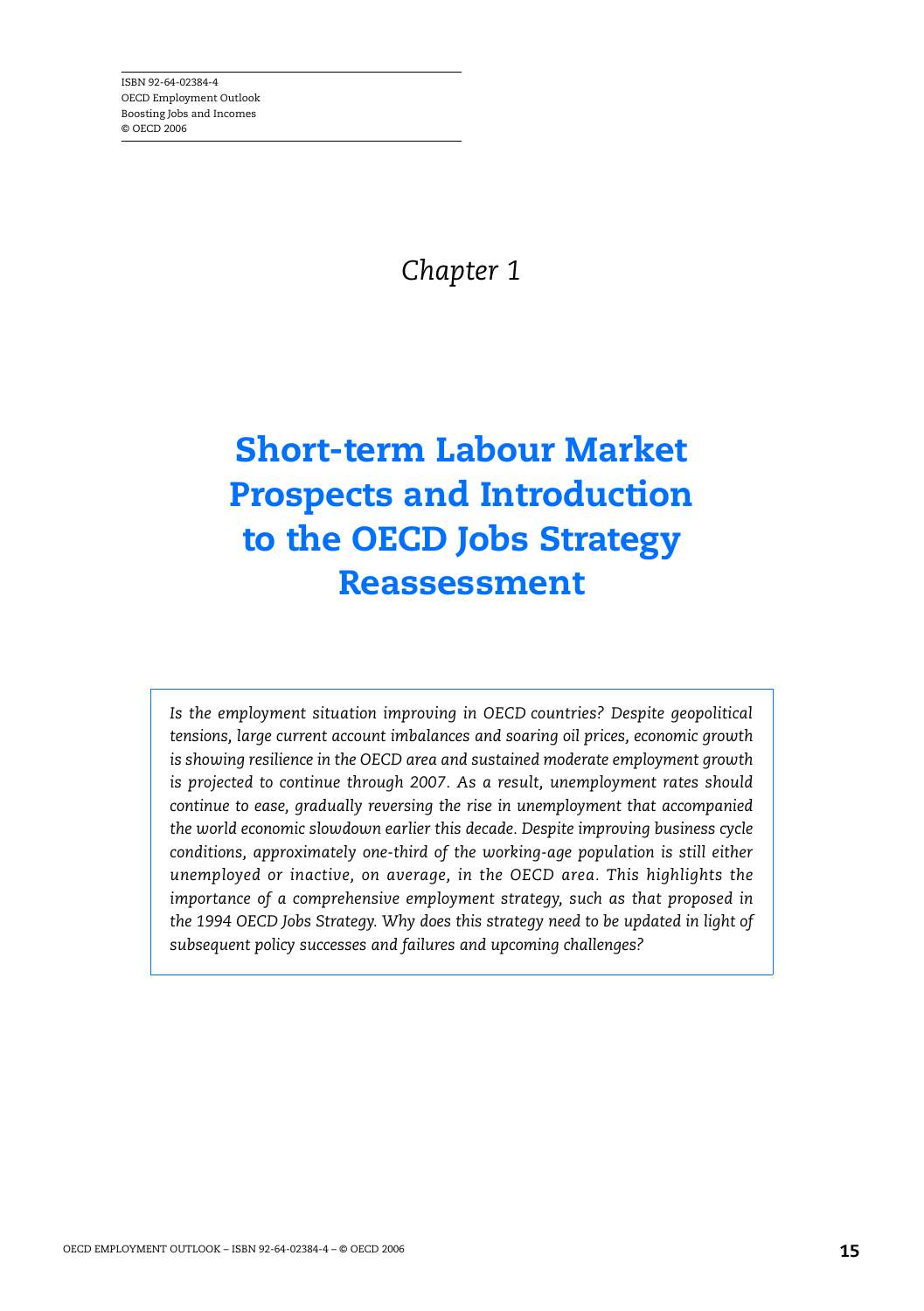## **Introduction**

Although the world economic outlook is subject to many uncertainties, economic conditions are projected to continue to improve in the OECD area during the next two years and unemployment rates to continue to fall in most OECD countries. Nonetheless, it is projected that more than 34 million persons will still be unemployed in 2007. Section 1 of this chapter surveys recent economic developments and prospects, with particular emphasis on labour markets. Section 2 of the chapter then explains the rationale for re-assessing the 1994 OECD Jobs Strategy, as well as how this issue of the *OECD Employment Outlook* contributes to that reassessment.

## **1. Recent labour market developments and prospects**

Economic growth in the OECD area is showing considerable resilience in an environment characterised by geopolitical tensions, large current account imbalances and high and volatile energy prices. Growth rates slowed modestly in 2005 in the majority of OECD countries, but OECD projections foresee some improvement during 2006-07, particularly in OECD Europe, where growth has been more sluggish on average than in other member countries. OECD employment growth is projected to remain modest during 2006-07, averaging just over one per cent per annum, while unemployment is projected to continue to recede gradually, due in part to relatively slow labour force growth. The growth in average real compensation per employee accelerated slightly in 2005 to about  $1\frac{1}{2}\%$  – still below the growth in labour productivity – and is projected to remain broadly stable through 2007.

The following sections present a summary of the assessment of the economic situation and short-term outlook in OECD countries contained in the May 2006 edition of the *OECD Economic Outlook*. The implications for employment, unemployment and labour compensation receive particular attention.

#### *Economic outlook to the year 2007*

In 2005, real GDP growth averaged 2.8% in the OECD area as a whole, down from 3.3% in 2004 (Table 1.1). In most countries, growth slowed only moderately against the backdrop of natural disasters, current account imbalances that have reached unprecedented heights and surging prices of oil and other raw materials. Despite the inflationary impulse from rising raw material prices, overall price stability was maintained without compromising activity. In sum, the current upswing appears to be well established, thanks in part to the impetus provided by the United States and large and strongly growing Asian economies, notably China.

Among the largest OECD economies, economic growth was fastest in 2005 in the United States, where economic growth continued to benefit from strong domestic demand growth led by household consumption and business investment. The strong expansion in the United States and non-OECD Asia helped sustain solid economic growth in Australia,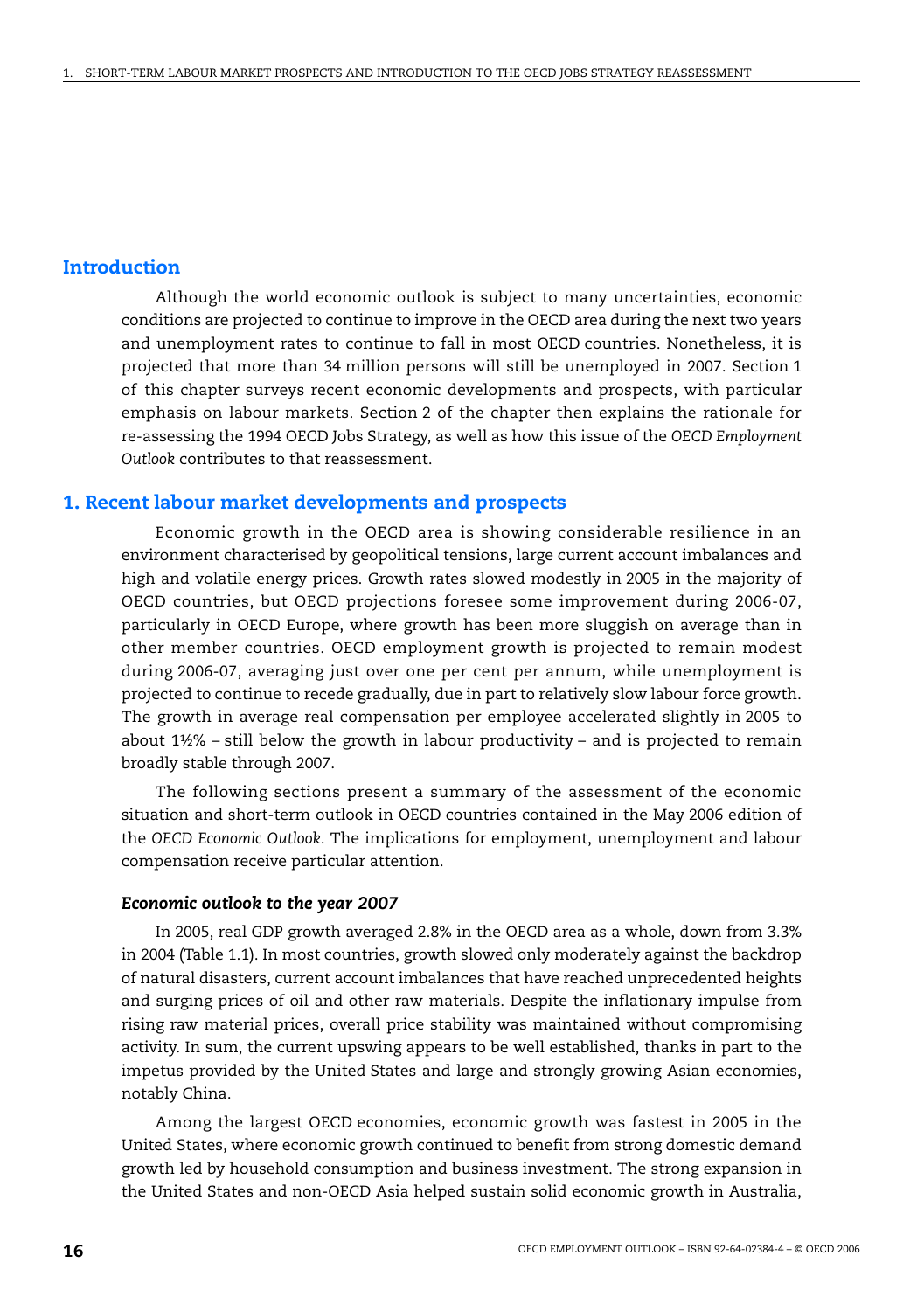|                       | Share in total   | Average   |      |      | Projections |      |  |
|-----------------------|------------------|-----------|------|------|-------------|------|--|
|                       | OECD GDP<br>2000 | 1993-2003 | 2004 | 2005 | 2006        | 2007 |  |
| <b>North America</b>  |                  |           |      |      |             |      |  |
| Canada                | 3.2              | 3.5       | 2.9  | 2.9  | 3.1         | 3.3  |  |
| Mexico                | 3.3              | 2.7       | 4.2  | 3.0  | 4.1         | 3.7  |  |
| <b>United States</b>  | 36.0             | 3.2       | 4.2  | 3.5  | 3.6         | 3.1  |  |
| Asia                  |                  |           |      |      |             |      |  |
| Japan                 | 11.9             | 1.0       | 2.3  | 2.7  | 2.8         | 2.2  |  |
| Korea                 | 2.8              | 5.3       | 4.7  | 4.0  | 5.2         | 5.3  |  |
| <b>Europe</b>         |                  |           |      |      |             |      |  |
| Austria               | 0.8              | 2.3       | 2.6  | 2.0  | 2.5         | 2.2  |  |
| Belgium               | 1.0              | 2.2       | 2.4  | 1.5  | 2.5         | 2.4  |  |
| <b>Czech Republic</b> | 0.5              | 2.3       | 4.7  | 6.0  | 5.7         | 4.7  |  |
| Denmark               | 0.6              | 2.5       | 1.9  | 3.1  | 3.0         | 2.4  |  |
| Finland               | 0.5              | 3.6       | 3.5  | 2.2  | 3.4         | 2.8  |  |
| France                | 5.8              | 2.2       | 2.1  | 1.4  | 2.1         | 2.2  |  |
| Germany               | 7.7              | 1.6       | 1.1  | 1.1  | 1.8         | 1.8  |  |
| Greece                | 0.7              | 3.4       | 4.7  | 3.7  | 3.7         | 3.6  |  |
| Hungary               | 0.5              | 3.6       | 4.5  | 4.3  | 4.6         | 4.4  |  |
| Iceland               | 0.0              | 3.5       | 8.2  | 5.6  | 4.1         | 1.4  |  |
| Ireland               | 0.4              | 8.0       | 4.5  | 4.6  | 5.0         | 5.0  |  |
| Italy                 | 5.4              | 1.7       | 0.9  | 0.1  | 1.4         | 1.3  |  |
| Luxembourg            | 0.1              | 4.7       | 4.2  | 4.0  | 4.5         | 4.5  |  |
| Netherlands           | 1.7              | 2.6       | 1.7  | 1.1  | 2.4         | 2.8  |  |
| Norway                | 0.6              | 3.3       | 3.1  | 2.3  | 2.6         | 2.7  |  |
| Poland                | 1.5              | 4.5       | 5.3  | 3.3  | 4.4         | 4.6  |  |
| Portugal              | 0.7              | 2.7       | 1.1  | 0.3  | 0.7         | 1.6  |  |
| Slovak Republic       | 0.2              | 4.5       | 5.5  | 6.0  | 6.3         | 6.3  |  |
| Spain                 | 3.1              | 3.5       | 3.1  | 3.4  | 3.3         | 3.0  |  |
| Sweden                | 0.9              | 2.9       | 3.2  | 2.7  | 3.9         | 3.3  |  |
| Switzerland           | 0.8              | 1.3       | 2.1  | 1.9  | 2.4         | 1.8  |  |
| Turkey                | 1.7              | 2.7       | 8.9  | 7.4  | 6.1         | 6.4  |  |
| <b>United Kingdom</b> | 5.5              | 3.0       | 3.1  | 1.8  | 2.4         | 2.9  |  |
| <b>Oceania</b>        |                  |           |      |      |             |      |  |
| Australia             | 1.9              | 3.9       | 3.2  | 2.6  | 2.9         | 3.9  |  |
| New Zealand           | 0.3              | 3.7       | 4.3  | 1.9  | 1.3         | 1.9  |  |
| <b>OECD Europe</b>    | 40.6             | 2.5       | 2.5  | 2.0  | 2.6         | 2.6  |  |
| <b>EU-15</b>          | 34.8             | 2.3       | 2.0  | 1.5  | 2.2         | 2.2  |  |
| <b>EU-19</b>          | 37.5             | 2.7       | 2.3  | 1.7  | 2.4         | 2.4  |  |
| <b>Total OECD</b>     | 100.0            | 2.7       | 3.3  | 2.8  | 3.1         | 2.9  |  |

# Table 1.1. **Growth of real GDP in OECD countries***a, b*

Percentage change from previous period

*a)* The OECD Secretariat's projection methods and underlying statistical concepts and sources are described in detail in "Sources and Methods: OECD Economic Outlook" which can be downloaded from the OECD Internet site (*www.oecd.org/dataoecd/47/9/36462096.pdf*).

*b)* Aggregates are computed on the basis of 2000 GDP weights expressed in 2000 purchasing power parities.

*Source:* OECD (2006), *OECD Economic Outlook*, No. 79, May. Statlink: *http://dx.doi.org/10.1787/*467806521426

Canada Japan, Korea and Mexico. Growth in OECD Europe in 2005 was supported by low long-term interest rates, euro depreciation and buoyant export markets, whereas domestic demand is still growing below trend. However, growth performance was quite uneven within Europe, with Belgium, France, Germany, Italy, the Netherlands and Portugal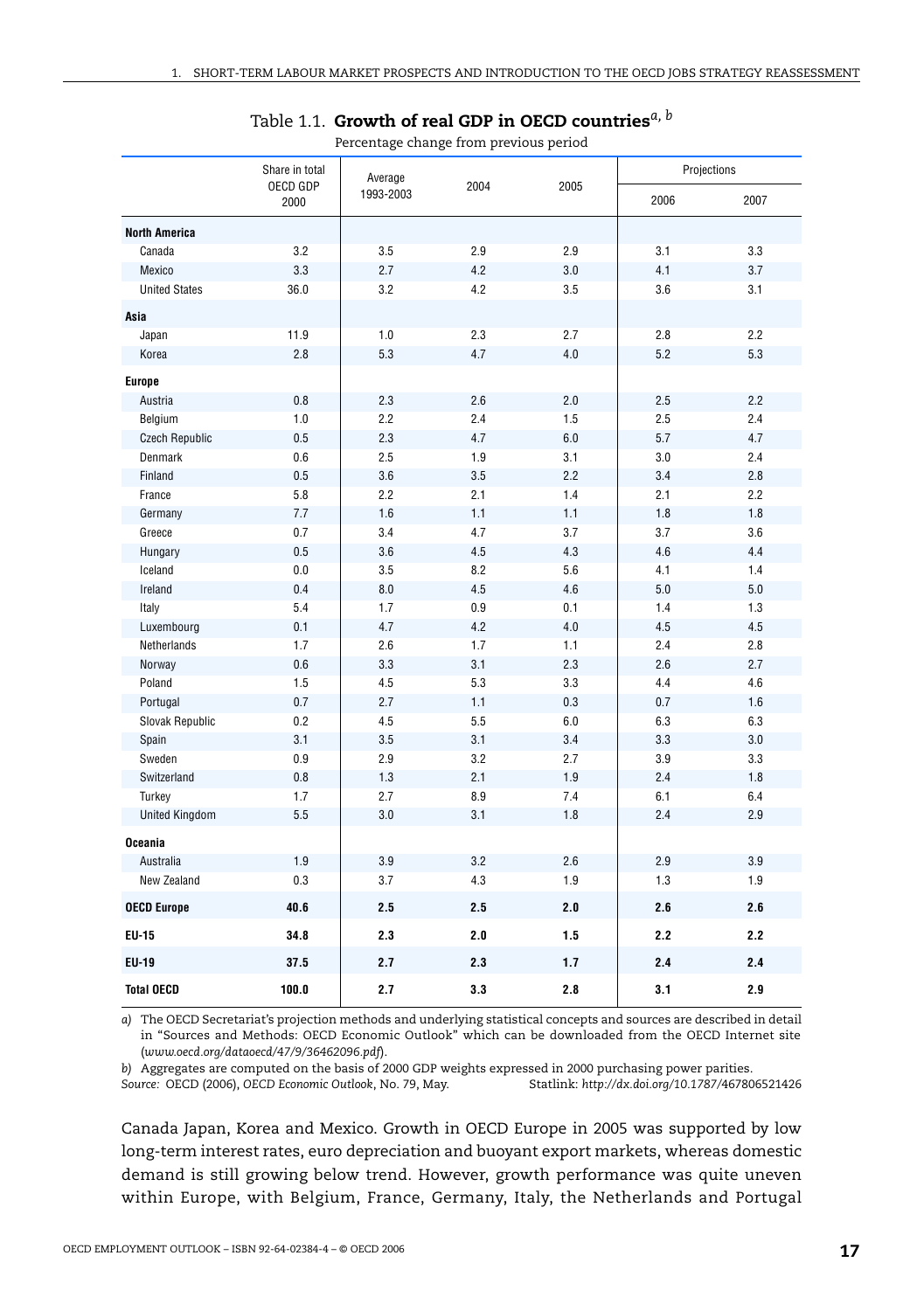registering real GDP growth of 1.5% or less, while other European countries recorded stronger growth. Turkey continued to record strong growth in 2005, at 7.4%. Growth was also quite robust in new members of the European Union – the Czech Republic, Hungary, Poland and the Slovak Republic.

OECD projections for 2006 and 2007 indicate little change in the average growth rate in the OECD area, but some tendency for the economic expansion to broaden as growth gains momentum in Europe, where it has been overall somewhat sluggish. The economic expansion is projected to remain vigorous in the United States, at 3.6% in 2006, despite some recent tightening of monetary policy. The recovery in Japan should strengthen further, as household demand becomes more dynamic, with 2.8% growth projected for 2006. As an oil exporting country, Mexico benefits from high oil prices and is projected to grow at a nearly 4% rate in 2006 and 2007. Australia, Canada and Korea should continue to benefit from the strong expansion in China and in Asia overall and their economies are expected to grow by 3% or more in 2006. The average growth rate in OECD Europe will increase to 2.6% in 2006, narrowing but not fully closing the growth-rate gap with the United States. Growth rates will remain uneven across European countries. Ireland, Spain, the United Kingdom, most eastern European countries and Nordic countries will continue to record relatively strong growth, albeit slowing in 2007 in some of these countries. In contrast, growth is projected to be less vigorous in Germany, Italy and Portugal, where domestic demand growth remains weak.

These projections are associated with considerable downside uncertainties, such as the risks of further increases in energy prices, worsening current account imbalances and falling housing prices amid higher long-term interest rates. Indeed, a cooling down of housing prices contributed to slower growth in Australia and the United Kingdom in 2005. More positively, high levels of corporate profitability across the OECD area may entail favourable surprises for capital formation, employment and growth.

## *Employment and unemployment*

In 2005, employment continued to grow at a moderate 1.1% rate in the OECD as a whole (Table 1.2). Employment growth tended to be moderate even in a number of countries recording strong economic growth, due to rising labour productivity. Nonetheless, employment growth is outpacing labour force growth in the majority of OECD countries and unemployment rates are receding, even though they are still higher than their levels prior to the global downturn of 2000-01 in many countries. In the United States, employment growth accelerated in 2005 to 1.8%, even as GDP growth slowed, signalling at least a pause in what had been very rapid labour productivity growth. Employment growth was above 3% in Australia, Iceland, Ireland, and Spain in 2005. Despite the rebound in economic growth in Japan, employment growth was very modest at 0.4%, yet still outpaced labour force growth. Employment fell in Mexico in 2005, despite 3% output growth, and in Germany and the Netherlands, where real GDP growth was only about 1%. Employment was virtually unchanged in 2005 in Hungary (despite vigorous economic growth), Portugal and Switzerland. Weak economic growth in Belgium, France and Italy also translated into a low rate of employment growth in these countries.

On average for the OECD area, employment growth is projected to increase modestly to 1.3% in 2006, and then to fall back to 1.1% in the following year. The average rate of employment growth is also projected to remain little changed in OECD Europe, but to become somewhat more even across the 23 countries in this region. Employment growth is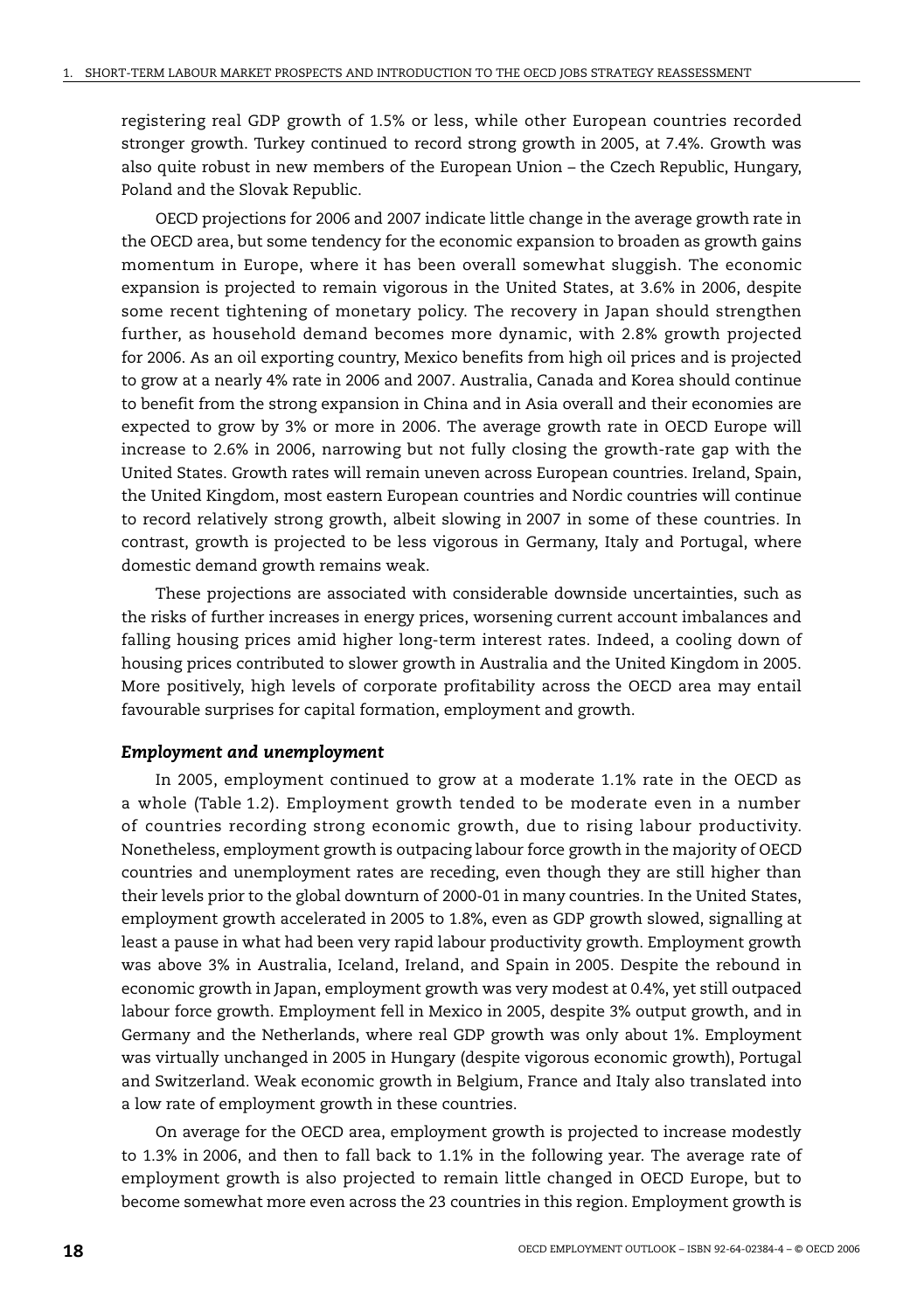|                         | Employment              |                          |        |        |             | Labour force |                |               |        |        |             |        |
|-------------------------|-------------------------|--------------------------|--------|--------|-------------|--------------|----------------|---------------|--------|--------|-------------|--------|
|                         | Level<br>2004<br>(000s) | Average<br>1993-<br>2003 | 2004   | 2005   | Projections |              | Level          | Average       |        |        | Projections |        |
|                         |                         |                          |        |        | 2006        | 2007         | 2004<br>(000s) | 1993-<br>2003 | 2004   | 2005   | 2006        | 2007   |
| <b>North America</b>    |                         |                          |        |        |             |              |                |               |        |        |             |        |
| Canada                  | 15 949                  | 2.0                      | 1.8    | 1.4    | 1.7         | 1.6          | 17 183         | 1.6           | 1.3    | 0.9    | 1.3         | 1.4    |
| Mexico                  | 41 272                  | 2.4                      | 3.9    | $-0.7$ | 2.3         | 2.5          | 42 566         | 2.3           | 4.5    | $-0.2$ | 2.1         | 2.5    |
| <b>United States</b>    | 139 244                 | 1.4                      | 1.1    | 1.8    | 1.6         | 1.0          | 147 386        | 1.3           | 0.6    | 1.3    | 1.2         | 1.0    |
| Asia                    |                         |                          |        |        |             |              |                |               |        |        |             |        |
| Japan                   | 63 290                  | $-0.2$                   | 0.2    | 0.4    | 0.4         | 0.3          | 66 425         | 0.1           | $-0.4$ | 0.1    | 0.0         | $-0.3$ |
| Korea                   | 22 557                  | 1.4                      | 1.9    | 1.3    | 1.3         | 1.0          | 23 417         | 1.5           | 2.0    | 1.4    | 1.2         | 0.9    |
| <b>Europe</b>           |                         |                          |        |        |             |              |                |               |        |        |             |        |
| Austria                 | 4 1 1 2                 | 0.5                      | $-0.3$ | 0.3    | 0.6         | 0.6          | 4 3 6 0        | 0.5           | $-0.2$ | 0.5    | 0.6         | 0.7    |
| Belgium                 | 4 2 1 6                 | 0.7                      | 0.6    | 0.9    | 0.9         | 0.9          | 4601           | 0.7           | 0.8    | 0.6    | 0.2         | 0.6    |
| <b>Czech Republic</b>   | 4 6 8 4                 | $-0.2$                   | $-0.3$ | 1.4    | 0.7         | 0.3          | 5 1 1 0        | 0.1           | 0.3    | 1.0    | 0.4         | 0.1    |
| Denmark                 | 2751                    | 0.7                      | 0.0    | 0.6    | 0.7         | 0.5          | 2910           | 0.3           | 0.2    | 0.0    | 0.0         | 0.2    |
| Finland                 | 2 3 5 6                 | 1.3                      | 0.0    | 1.5    | 1.5         | 0.5          | 2 5 8 4        | 0.5           | $-0.2$ | 1.1    | 0.9         | 0.3    |
| France                  | 24 687                  | 1.2                      | 0.0    | 0.4    | 0.4         | 0.5          | 27 4 20        | 0.9           | 0.2    | 0.2    | 0.0         | 0.2    |
| Germany                 | 38 868                  | 0.3                      | 0.4    | $-0.2$ | 0.2         | 0.7          | 42 799         | 0.5           | 0.9    | $-0.3$ | $-0.5$      | 0.3    |
| Greece                  | 4 0 9 3                 | 0.7                      | 2.9    | 1.3    | 1.3         | 1.3          | 4599           | 0.8           | 3.7    | 0.6    | 0.8         | 0.9    |
| Hungary                 | 3 8 5 6                 | 0.3                      | $-0.6$ | 0.0    | 0.9         | 0.7          | 4 1 0 9        | $-0.4$        | $-0.3$ | 1.2    | 0.8         | 0.6    |
| Iceland                 | 156                     | 1.4                      | $-0.5$ | 3.3    | 2.6         | 0.7          | 161            | 1.2           | $-0.8$ | 2.8    | 2.1         | 0.7    |
| Ireland                 | 1865                    | 4.2                      | 3.0    | 4.7    | 2.9         | 2.4          | 1952           | 2.8           | 2.8    | 4.6    | 2.9         | 2.5    |
| Italy                   | 22 147                  | 0.7                      | 1.5    | 0.7    | 0.6         | 0.4          | 24 102         | 0.6           | 1.0    | 0.4    | 0.6         | 0.2    |
| Luxembourg              | 198                     | 1.8                      | 1.3    | 1.8    | 2.0         | 2.2          | 207            | 2.0           | 1.8    | 2.3    | 2.4         | 1.7    |
| Netherlands             | 8 1 4 0                 | 1.8                      | $-1.0$ | $-0.6$ | 1.5         | 1.3          | 8562           | 1.6           | $-0.5$ | $-0.3$ | 0.5         | 0.5    |
| Norway                  | 2 2 7 5                 | 1.2                      | 0.3    | 0.6    | 1.6         | 1.0          | 2 3 8 2        | 1.1           | 0.3    | 0.7    | 1.0         | 0.8    |
| Poland                  | 13795                   | $-0.9$                   | 1.3    | 2.3    | 2.3         | 2.4          | 17 025         | $-0.2$        | 0.5    | 0.8    | 1.1         | 1.1    |
| Portugal                | 5 0 8 7                 | 1.0                      | 0.1    | 0.1    | 0.5         | 0.9          | 5 4 5 2        | 1.1           | 0.5    | 1.2    | 0.8         | 0.7    |
| Slovak Republic         | 2 1 7 0                 | $\ddot{\phantom{a}}$ .   | 0.3    | 2.1    | 1.9         | 1.3          | 2651           | $\ddotsc$     | 1.0    | $-0.3$ | 1.0         | 0.5    |
| Spain                   | 18 100                  | 3.5                      | 3.9    | 4.8    | 4.1         | 3.1          | 20 234         | 2.7           | 3.3    | 3.2    | 3.6         | 3.0    |
| Sweden                  | 4 2 1 3                 | 0.7                      | $-0.4$ | 1.0    | 1.6         | 1.1          | 4 4 6 0        | 0.3           | 0.2    | 1.3    | 0.5         | 0.5    |
| Switzerland             | 4 1 7 8                 | 0.5                      | 0.3    | 0.1    | 0.9         | 1.0          | 4 3 6 2        | 0.5           | 0.5    | 0.2    | 0.6         | 0.5    |
| Turkey                  | 22 291                  | 1.3                      | 3.0    | 1.1    | 1.8         | 1.9          | 24 790         | 1.5           | 2.7    | 1.1    | 1.9         | 2.1    |
| <b>United Kingdom</b>   | 28 4 65                 | 1.1                      | 1.0    | 1.0    | 0.3         | 0.8          | 29 884         | 0.5           | 0.7    | 1.0    | 0.8         | 0.7    |
| Oceania                 |                         |                          |        |        |             |              |                |               |        |        |             |        |
| Australia               | 9694                    | 2.1                      | 1.9    | 3.5    | 2.0         | 1.2          | 10 265         | 1.6           | 1.4    | 2.9    | 1.6         | 1.2    |
| New Zealand             | 2017                    | 2.3                      | 3.4    | 2.8    | 0.6         | 0.0          | 2 0 9 9        | 1.8           | 2.6    | 2.6    | 1.2         | 0.7    |
| OECD Europe $b$         | 222 703                 | 0.9                      | 1.1    | 1.0    | 1.1         | 1.2          | 244 717        | 0.8           | 1.0    | 0.7    | 0.8         | 0.9    |
| <b>EU-15</b>            | 169 298                 | 1.1                      | 0.9    | 0.9    | 0.9         | 1.1          | 184 126        | 0.9           | 1.0    | 0.7    | 0.6         | 0.8    |
| EU-19 $^b$              | 193 803                 | 0.9                      | 0.9    | 1.0    | 1.0         | 1.1          | 213 021        | 0.7           | 0.9    | 0.7    | 0.7         | 0.8    |
| Total OECD <sup>b</sup> | 516 726                 | 1.1                      | 1.3    | 1.1    | 1.3         | 1.1          | 554 058        | 1.0           | 1.1    | 0.8    | 1.0         | 0.9    |

# Table 1.2. **Employment and labour force growth in OECD countries***<sup>a</sup>*

Percentage change from previous period

. .: Data not available.

*a)* See note *a)* to Table 1.1.

*b)* Aggregates for 1993-2003 exclude the Slovak Republic.

*Source:* OECD (2006), *OECD Economic Outlook*, No. 79, May.

Statlink: *http://dx.doi.org/10.1787/*322526415438

projected to exceed 2% in only four of these countries in 2006 (Iceland, Ireland, Poland and Spain), while employment growth is projected to fall to 0.3% in the United Kingdom, despite a modest acceleration of real GDP growth. Employment growth in the United States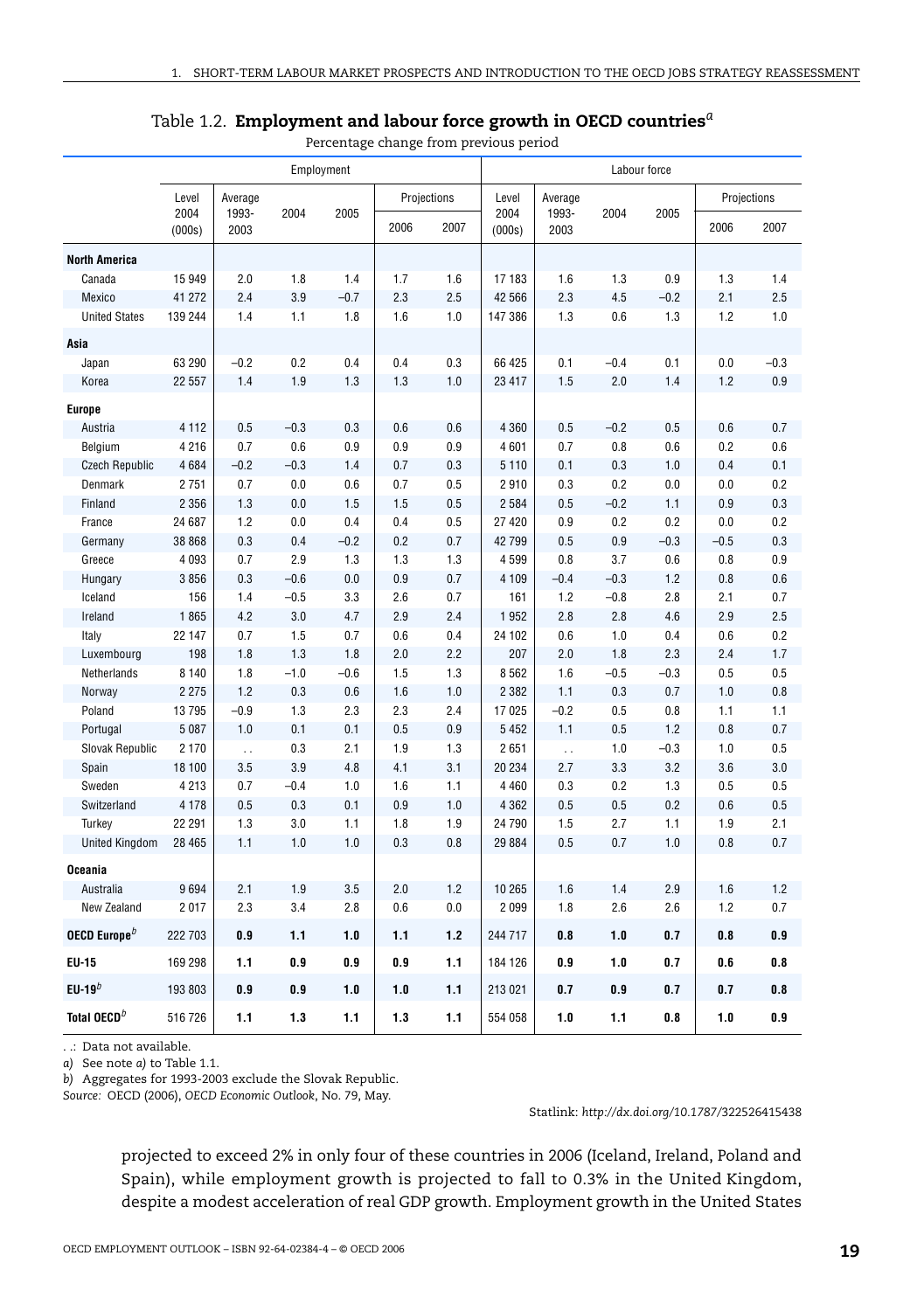is projected to gradually decelerate to 1% in 2007, and more sharply in New Zealand. Among non-European OECD countries, employment growth rates are projected to exceed 1% per year during 2006-07 in Australia, Canada and Mexico.

The number of unemployed persons in the OECD area declined by one million between 2004 and 2005 (Table 1.3). That left 6.5% of the labour force, representing more than 36 million persons, without a job. Unemployment rates evolved quite differently last year in different OECD countries. Unemployment rates declined in 17 countries, including Australia, Canada, Denmark, Finland, Greece, Iceland, Japan, Spain and the United States, and, from higher levels, Poland and the Slovak Republic. By contrast, the unemployment rate rose in ten countries, including Hungary, Luxembourg, Mexico, Portugal and Sweden.

Unemployment is projected to continue declining during 2006 and 2007 for the OECD area as a whole, producing a cumulative decline of two million persons and bringing the unemployment rate down to 6% at the end of the projection period. The unemployment rate in OECD Europe is also projected to decline by one-half of a percentage point between 2005 and 2007, while still remaining more than two percentage points above the average for all OECD countries. Unemployment rates are projected to rise between 2005 and 2006 in only five countries (Luxembourg, New Zealand, Portugal, Turkey and the United Kingdom) and to decline or remain constant in the remaining 25 member countries. After significant declines in 2005, the unemployment rate is projected to drop further in Australia, Canada, Japan, Spain and the United States, and from higher levels in Poland and the Slovak Republic. Unemployment rates are also projected to decline a little in Korea and Mexico.

### *Real compensation*

The growth rate of average real compensation per employee in the business sector has picked up somewhat in the OECD area, rising from an average of 1.1% in 2004 to 1.6% in 2005 (Table 1.4). This is higher than the 1.1% average rate over the period from 1993 to 2003, a decade of wage moderation, but still a little below average growth in labour productivity. OECD projections indicate that the pace of real compensation growth will stabilise in 2006 and then rise to 1.9% in 2007, as labour markets tighten. Average real compensation growth in OECD Europe was just 0.7% in 2005 and is expected to remain below 1% during 2006-07. However, the picture is quite varied across European countries, with Belgium, Germany and Spain displaying negative real compensation growth in 2005, while growth rates of 2% or higher were recorded in eight countries (the Czech Republic, Finland, Iceland, Ireland, Norway, the Slovak Republic, Sweden and the United Kingdom). Real compensation growth should slow during 2006-07 in these latter countries, whereas it will quicken in most other European countries, particularly in Belgium, Denmark, Greece, Hungary and Spain. By contrast, real compensation is projected to decline in Germany and the Netherlands during the next two years. Real compensation growth accelerated in Canada, Japan, Korea, Mexico and the United States in 2005, reaching or exceeding 1.5%. These increases are projected to slow during 2006-07 in Mexico, but to continue largely unchanged or a little higher in the other three countries. In New Zealand, real compensation growth is projected to slow progressively, from 2.9% in 2005 to 1% in 2007, as unemployment rises.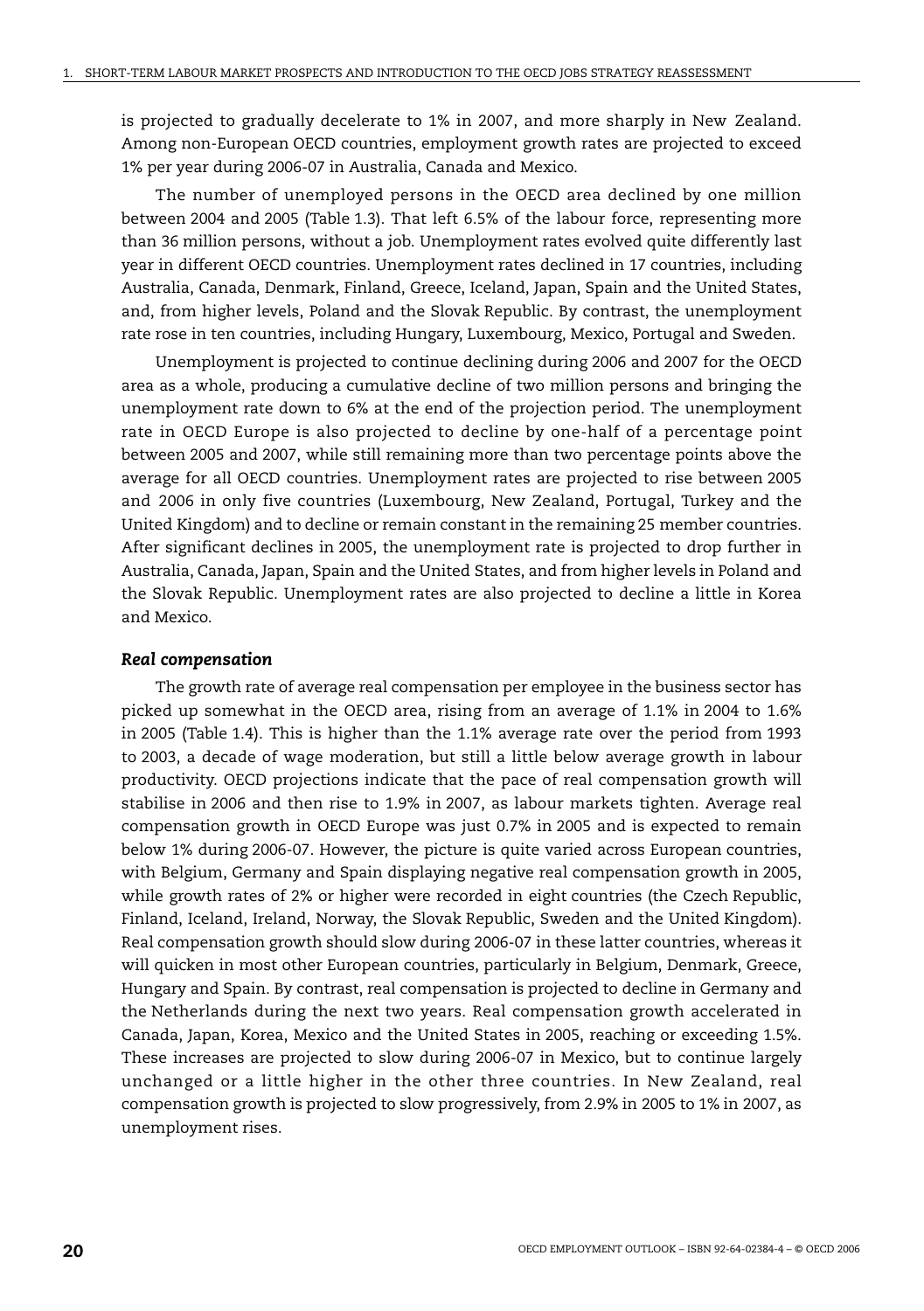|                          | Percentage of labour force   |      |      |      | <b>Millions</b> |                              |      |      |      |             |  |
|--------------------------|------------------------------|------|------|------|-----------------|------------------------------|------|------|------|-------------|--|
|                          | Average<br>2004<br>1993-2003 |      |      |      | Projections     |                              |      |      |      | Projections |  |
|                          |                              |      | 2005 | 2006 | 2007            | Average<br>2004<br>1993-2003 |      | 2005 | 2006 | 2007        |  |
| <b>North America</b>     |                              |      |      |      |                 |                              |      |      |      |             |  |
| Canada                   | 8.7                          | 7.2  | 6.8  | 6.4  | 6.2             | 1.3                          | 1.2  | 1.2  | 1.1  | 1.1         |  |
| Mexico                   | 3.1                          | 3.0  | 3.5  | 3.3  | 3.3             | 1.1                          | 1.3  | 1.5  | 1.4  | 1.5         |  |
| <b>United States</b>     | 5.3                          | 5.5  | 5.1  | 4.7  | 4.7             | 7.3                          | 8.1  | 7.6  | 7.1  | 7.2         |  |
| Asia                     |                              |      |      |      |                 |                              |      |      |      |             |  |
| Japan                    | 4.0                          | 4.7  | 4.4  | 4.0  | 3.5             | 2.7                          | 3.1  | 2.9  | 2.7  | 2.3         |  |
| Korea                    | 3.7                          | 3.7  | 3.7  | 3.6  | 3.5             | 0.8                          | 0.9  | 0.9  | 0.9  | 0.8         |  |
| <b>Europe</b>            |                              |      |      |      |                 |                              |      |      |      |             |  |
| Austria                  | 5.3                          | 5.7  | 5.9  | 5.8  | 5.9             | 0.2                          | 0.2  | 0.3  | 0.3  | 0.3         |  |
| Belgium                  | 8.5                          | 8.4  | 8.4  | 8.0  | 7.7             | 0.4                          | 0.4  | 0.4  | 0.4  | 0.4         |  |
| <b>Czech Republic</b>    | 6.3                          | 8.3  | 8.0  | 7.7  | 7.5             | 0.3                          | 0.4  | 0.4  | 0.4  | 0.4         |  |
| Denmark                  | 5.8                          | 5.5  | 4.8  | 4.2  | 3.9             | 0.2                          | 0.2  | 0.1  | 0.1  | 0.1         |  |
| Finland                  | 12.2                         | 8.9  | 8.4  | 7.9  | 7.7             | 0.3                          | 0.2  | 0.2  | 0.2  | 0.2         |  |
| France                   | 10.8                         | 10.0 | 9.9  | 9.5  | 9.2             | 2.8                          | 2.7  | 2.7  | 2.6  | 2.5         |  |
| Germany                  | 7.6                          | 9.2  | 9.1  | 8.5  | 8.1             | 3.1                          | 3.9  | 3.9  | 3.6  | 3.5         |  |
| Greece                   | 10.5                         | 11.0 | 10.4 | 10.0 | 9.7             | 0.5                          | 0.5  | 0.5  | 0.5  | 0.5         |  |
| Hungary                  | 8.3                          | 6.2  | 7.3  | 7.2  | 7.1             | 0.3                          | 0.3  | 0.3  | 0.3  | 0.3         |  |
| Iceland                  | 3.5                          | 3.1  | 2.6  | 2.1  | 2.2             | 0.0                          | 0.0  | 0.0  | 0.0  | 0.0         |  |
| Ireland                  | 8.8                          | 4.4  | 4.4  | 4.4  | 4.4             | 0.1                          | 0.1  | 0.1  | 0.1  | 0.1         |  |
| Italy                    | 10.4                         | 8.1  | 7.8  | 7.7  | 7.6             | 2.4                          | 2.0  | 1.9  | 1.9  | 1.9         |  |
| Luxembourg               | 2.9                          | 4.2  | 4.6  | 5.1  | 5.2             | 0.0                          | 0.0  | 0.0  | 0.0  | 0.0         |  |
| Netherlands              | 4.8                          | 4.9  | 5.0  | 4.1  | 3.4             | 0.4                          | 0.4  | 0.4  | 0.4  | 0.4         |  |
| Norway                   | 4.3                          | 4.5  | 4.6  | 4.0  | 3.8             | 0.1                          | 0.1  | 0.1  | 0.1  | 0.1         |  |
| Poland                   | 14.9                         | 19.0 | 17.7 | 16.8 | 15.7            | 2.6                          | 3.0  | 3.1  | 2.9  | 2.8         |  |
| Portugal                 | 5.7                          | 6.7  | 7.7  | 7.9  | 7.7             | 0.3                          | 0.4  | 0.4  | 0.4  | 0.4         |  |
| Slovak Republic          | 15.5                         | 18.1 | 16.2 | 15.4 | 14.7            | 0.4                          | 0.5  | 0.4  | 0.4  | 0.4         |  |
| Spain                    | 14.4                         | 10.5 | 9.2  | 8.7  | 8.6             | 2.4                          | 2.1  | 1.9  | 1.9  | 1.9         |  |
| Sweden                   | 6.3                          | 5.5  | 5.8  | 4.8  | 4.2             | 0.3                          | 0.2  | 0.3  | 0.2  | 0.2         |  |
| Switzerland              | 3.4                          | 4.2  | 4.3  | 3.9  | 3.5             | 0.1                          | 0.2  | 0.2  | 0.2  | 0.2         |  |
| Turkey                   | 7.9                          | 10.1 | 10.0 | 10.2 | 10.4            | 1.8                          | 2.5  | 2.5  | 2.6  | 2.7         |  |
| <b>United Kingdom</b>    | 7.0                          | 4.7  | 4.8  | 5.3  | 5.2             | 2.0                          | 1.4  | 1.5  | 1.6  | 1.6         |  |
| Oceania                  |                              |      |      |      |                 |                              |      |      |      |             |  |
| Australia                | 7.7                          | 5.6  | 5.0  | 4.7  | 4.7             | 0.7                          | 0.6  | 0.5  | 0.5  | 0.5         |  |
| New Zealand              | 6.5                          | 3.9  | 3.7  | 4.3  | 4.9             | 0.1                          | 0.1  | 0.1  | 0.1  | 0.1         |  |
| OECD Europe <sup>b</sup> | 9.0                          | 9.0  | 8.7  | 8.5  | 8.2             | 20.6                         | 22.0 | 21.6 | 21.0 | 20.6        |  |
| <b>EU-15</b>             | 8.8                          | 8.1  | 7.9  | 7.6  | 7.3             | 15.3                         | 14.8 | 14.6 | 14.1 | 13.8        |  |
| EU-19 $b$                | 9.3                          | 9.0  | 8.7  | 8.4  | 8.1             | 18.5                         | 19.2 | 18.7 | 18.1 | 17.6        |  |
| Total OECD <sup>b</sup>  | 6.8                          | 6.7  | 6.5  | 6.2  | 6.0             | 34.7                         | 37.3 | 36.3 | 34.8 | 34.1        |  |

# Table 1.3. **Unemployment in OECD countries***<sup>a</sup>*

*a)* See note *a)* to Table 1.1.

*b)* Aggregates for 1993-2003 exclude the Slovak Republic.

*Source:* OECD (2006), *OECD Economic Outlook*, No. 79, May.

Statlink: *http://dx.doi.org/10.1787/*265384570353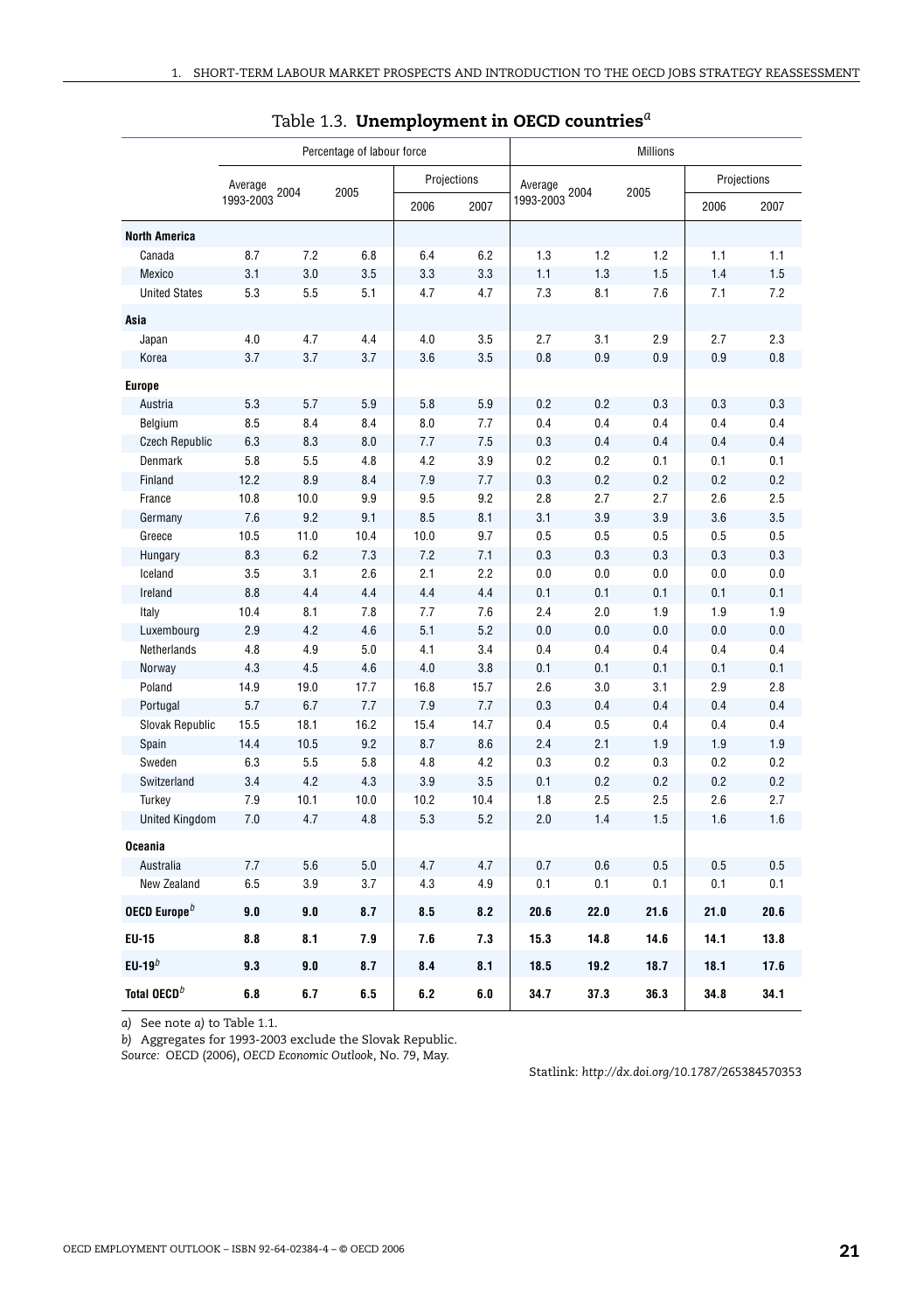|                                                    | Average                     |                  |                 | Projections                   |                      |  |
|----------------------------------------------------|-----------------------------|------------------|-----------------|-------------------------------|----------------------|--|
|                                                    | 1993-2003                   | 2004             | 2005            | 2006                          | 2007                 |  |
| <b>North America</b>                               |                             |                  |                 |                               |                      |  |
| Canada                                             | 1.2                         | 1.2              | 2.8             | 3.5                           | 3.3                  |  |
| Mexico                                             | $\ddot{\phantom{0}}$        | $-1.7$           | 1.5             | 0.9                           | 0.9                  |  |
| <b>United States</b>                               | 1.8                         | 2.0              | 2.3             | 2.0                           | 2.9                  |  |
| Asia                                               |                             |                  |                 |                               |                      |  |
| Japan                                              | 0.2                         | $-0.6$           | 1.6             | 1.8                           | 1.6                  |  |
| Korea                                              | 1.6                         | 1.0              | 1.9             | 2.7                           | 2.3                  |  |
| <b>Europe</b>                                      |                             |                  |                 |                               |                      |  |
| Austria                                            | 0.5                         | 1.0              | 0.4             | 0.4                           | 0.8                  |  |
| Belgium                                            | 0.8                         | $-0.4$           | $-0.1$          | 0.9                           | 1.1                  |  |
| <b>Czech Republic</b>                              | $\ddot{\phantom{0}}$        | 4.4              | 3.6             | 3.6                           | 3.1                  |  |
| Denmark                                            | 1.1                         | 0.9              | 0.0             | 1.3                           | 1.7                  |  |
| Finland                                            | 1.5                         | 4.0              | 3.2             | 1.3                           | 1.3                  |  |
| France                                             | 0.7                         | 1.7              | 1.8             | 1.9                           | 2.0                  |  |
| Germany                                            | 0.4                         | $-1.1$           | $-1.1$          | $-0.8$                        | $-1.5$               |  |
| Greece                                             | 2.5                         | 0.9              | 1.3             | 2.6                           | 2.8                  |  |
| Hungary                                            | $\ddot{\phantom{0}}$        | 6.8              | 0.2             | 2.7                           | 3.5                  |  |
| Iceland                                            | 3.3                         | 5.7              | 7.4             | 4.8                           | 3.3                  |  |
| Ireland                                            | 1.1                         | 2.4              | 2.4             | 2.5                           | 2.1                  |  |
| Italy                                              | $-0.4$                      | 0.1              | 0.6             | 0.5                           | 1.0                  |  |
| Luxembourg                                         | 0.8                         | 0.1              | 0.5             | 0.6                           | 0.9                  |  |
| Netherlands                                        | 0.5                         | 2.0              | 0.4             | $-0.3$                        | 0.0                  |  |
| Norway                                             | 2.1                         | 3.5              | 2.1             | 1.8                           | 1.8                  |  |
| Poland                                             | $\ddotsc$                   | $-0.8$           | 1.2             | 2.1                           | 1.8                  |  |
| Portugal                                           | 2.0                         | 0.4              | 0.4             | 0.4                           | $0.5\,$              |  |
| Slovak Republic                                    | $\ddot{\phantom{a}}$ .      | 2.7              | 5.3             | 3.0                           | 3.8                  |  |
| Spain<br>Sweden                                    | 0.0                         | $-0.1$           | $-1.0$          | 0.0                           | 0.5                  |  |
| Switzerland                                        | 2.4<br>1.1                  | 2.9<br>1.2       | 3.1<br>0.6      | 1.8<br>0.7                    | 1.6<br>0.9           |  |
| Turkey                                             |                             |                  |                 |                               |                      |  |
| <b>United Kingdom</b>                              | $\ddot{\phantom{a}}$<br>2.0 | $\ddotsc$<br>2.2 | $\sim$ .<br>2.0 | $\ddot{\phantom{1}}$ .<br>1.9 | $\bar{\nu}$ .<br>1.9 |  |
|                                                    |                             |                  |                 |                               |                      |  |
| <b>Oceania</b>                                     |                             |                  |                 |                               |                      |  |
| Australia<br>New Zealand                           | 1.3                         | 4.3              | 2.1<br>2.9      | 2.5                           | 2.4                  |  |
|                                                    | 0.7                         | 2.6              |                 | 1.5                           | 1.0                  |  |
| OECD Europe $c$                                    | 0.8                         | 0.8              | 0.7             | 0.9                           | 0.9                  |  |
| <b>EU-15</b>                                       | 0.7                         | 0.7              | 0.6             | 0.7                           | 0.7                  |  |
| EU-19 $c$                                          | 0.8                         | 0.8              | 0.7             | 0.9                           | 0.9                  |  |
| Total OECD less high-inflation countries $^{c, d}$ | 1.0                         | $1.2$            | 1.5             | 1.5                           | 1.8                  |  |
| Total OECD <sup>c</sup>                            | 1.1                         | 1.1              | 1.6             | 1.5                           | 1.9                  |  |

## Table 1.4. **Real compensation per employee in the business sector in OECD countries***a, b*

Percentage change from previous period

. .: Data not available.

*a)* See note *a)* to Table 1.1.

*b)* Compensation per employee in the business sector is deflated by a price deflator for private final consumption expenditures and aggregates are computed on the basis of 2000 GDP weights expressed in 2000 purchasing power parities.

*c)* Countries shown.

*d)* High inflation countries are defined as counties which had 10 per cent or more inflation in terms of GDP deflator on average between 1993 and 2003 on the basis of historical data. Consequently, Hungary, Mexico and Poland are excluded from the aggregate.

*Source:* OECD (2006), *OECD Economic Outlook*, No. 79, May. Statlink: *http://dx.doi.org/10.1787/*407478814888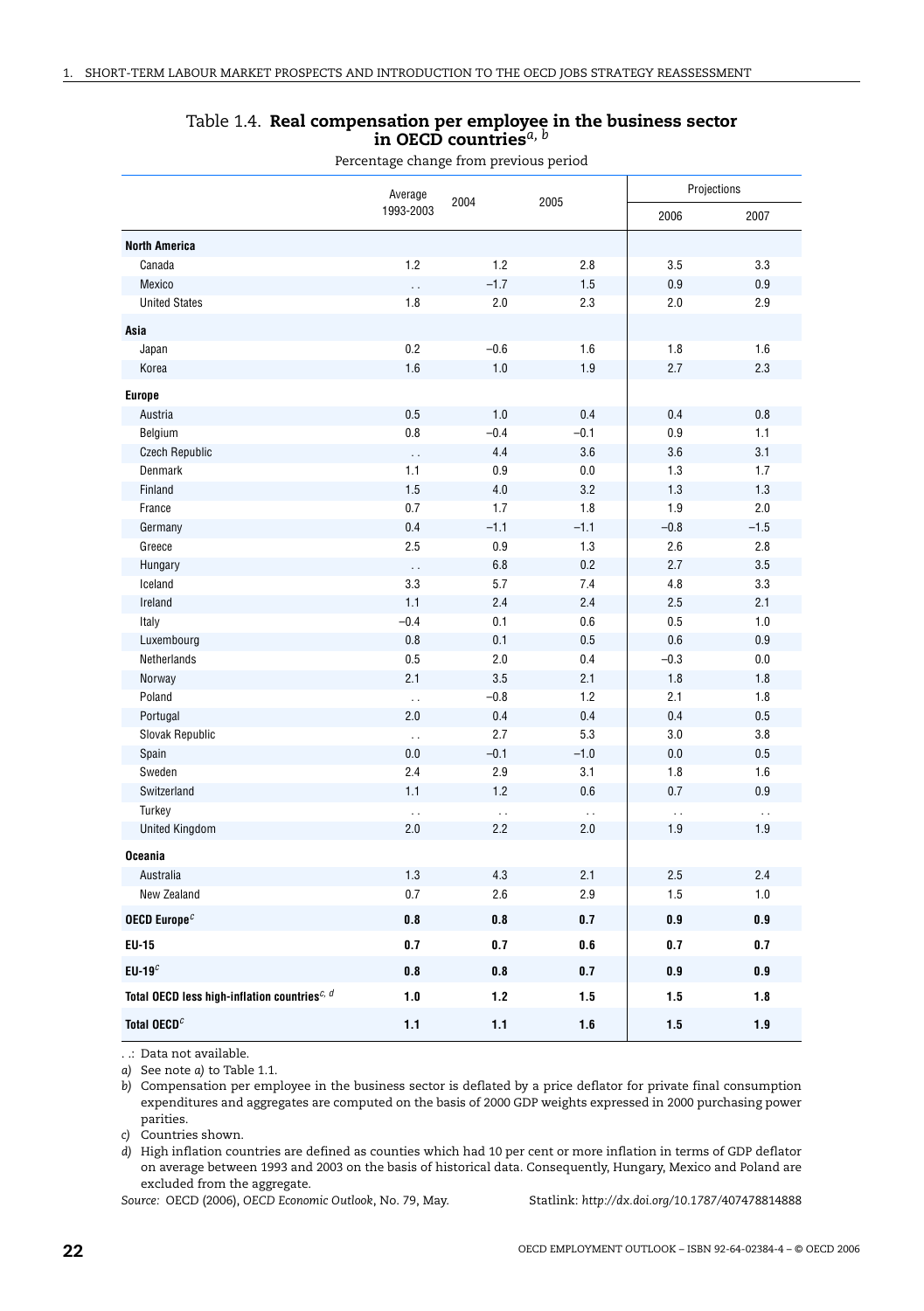# **2. Reassessing the OECD Jobs Strategy**

#### *Purpose and scope of the reassessment*

In 2003, a meeting of OECD Labour and Employment Ministers concluded that, nearly ten years after its formulation, it was timely to reassess the OECD Jobs Strategy (Box 1.1). In order to judge how well it had performed in practice and whether it was in need of any modification, ministers requested that the OECD Secretariat review the 1994 Jobs Strategy policy framework in the light of new knowledge, which has accumulated in the interim, as to what works well and what does not. Ministers also requested that emerging policy concerns which were not at the centre of the Jobs Strategy priorities in 1994 be taken into account, particularly the challenges raised by population ageing. In this latter context, the fact that approximately one-third of the working-age population is either unemployed or (in even larger numbers) inactive in OECD countries on average was emphasised as a particular challenge. Ministers also emphasised the importance of promoting career prospects and job quality for disadvantaged groups. More fundamentally, the question was raised as to why countries with apparently different institutions and policy settings could achieve similarly high employment rates.

This issue of the *OECD Employment Outlook* provides a broad reassessment of the OECD Jobs Strategy. However, its scope is limited to policy areas which have the strongest bearing on labour market performance, namely, macroeconomic policy, structural reforms in the labour market and policies to strengthen product-market competition. Other policy areas that were covered in the 1994 Jobs Strategy and are central in growth-oriented policies, such as innovation policy, initial education and entrepreneurship, will not be examined in detail here since they were addressed extensively as part of the OECD Growth Project, which was completed in 2003 and published under the title *The Sources of Economic Growth in OECD Countries*. Growth-enhancing policies continue to receive sustained attention in follow-up work being conducted by the OECD Secretariat. Box 1.2 provides a brief overview of this work.

International trade and investment patterns are evolving rapidly and having a considerable impact on OECD national labour markets. In particular, the rapid integration of China and other major emerging economies into world markets is having a large impact on the international division of labour, while increasing structural adjustment pressures in OECD countries. Despite the importance of these developments, this report does not attempt to analyse how "globalisation" is reshaping employment patterns and policy choices. However, the implications of international economic integration for economic policy making are the focus of other OECD studies (see Box 1.3 for an overview). This work suggests that globalisation reinforces the importance of enacting structural reforms that enhance the adaptive capacity of labour markets, consistent with the orientation of the Jobs Strategy (OECD, 1994a).

The impacts of the policies and labour market institutions analysed in this publication are multiple by nature and their assessment would require, in principle, to take all aspects – social, growth, fiscal – into account. Here again, the scope of the analysis is limited in that it focuses primarily on the impact of policies on labour market performance – including unemployment, employment, participation and some aspects of job quality –, household income distribution and relative poverty. The influence of policy setting and regulations on the growth of real wages and living standards is an important component of labour market performance, but is largely outside of the scope of this report. However, productivity growth at the industry level – a key underlying determinant of real wage growth in the long run – was analysed in detail in the OECD Growth Study (Box 1.2).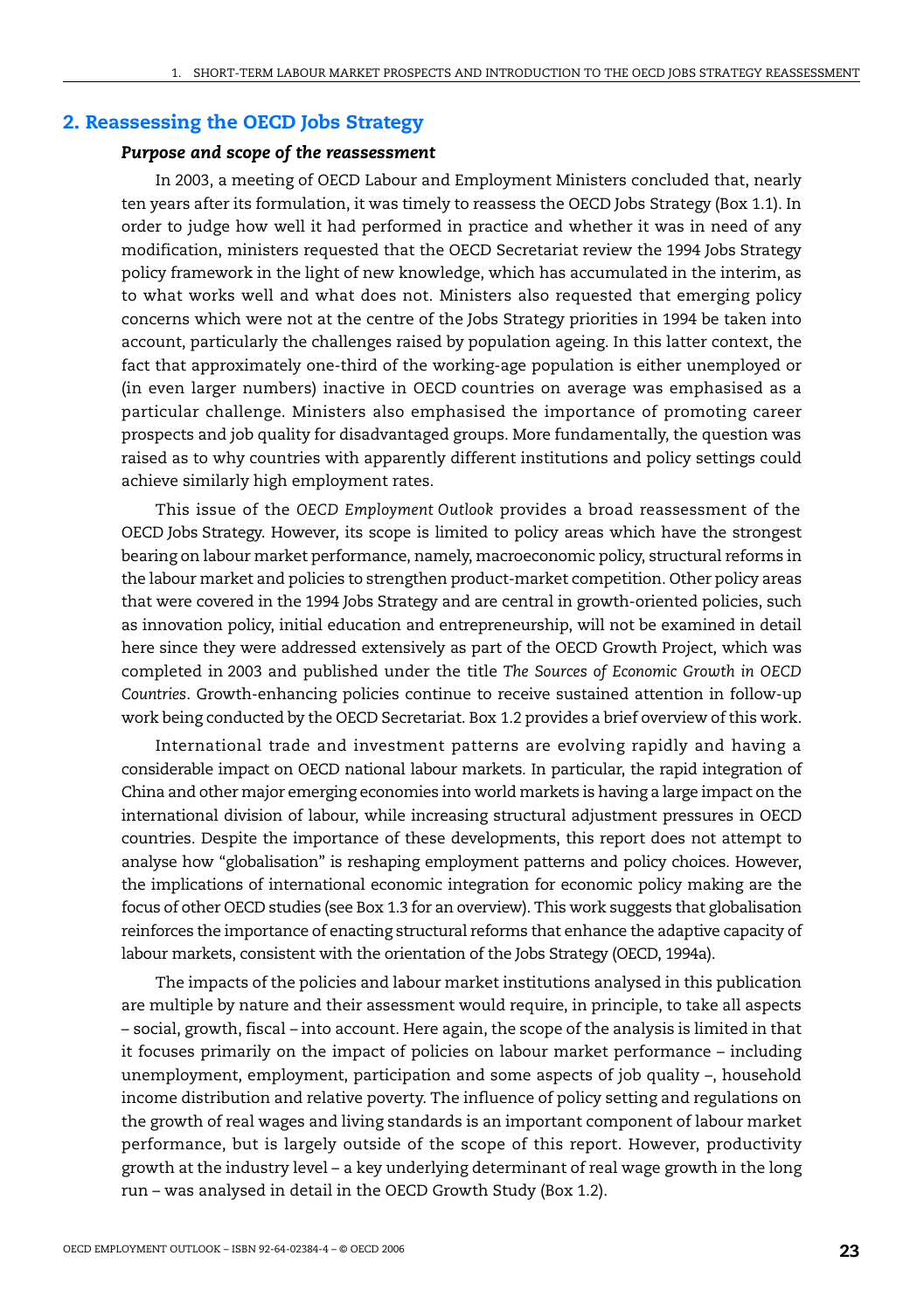#### Box 1.1. **The 1994 OECD Jobs Strategy**

In response to high and persistent unemployment in many OECD countries in the late 1980s and early 1990s, the OECD undertook a major study of the factors underlying the deterioration of labour market performance. The resulting diagnosis – together with a wide-ranging set of policy recommendations to reduce unemployment, raise employment and increase prosperity – was published in 1994 as the *OECD Jobs Study* (OECD, 1994a, b, c). The general policy recommendations presented in this study provided an overall framework for reform which has come to be known as the "OECD Jobs Strategy". These policy recommendations can be grouped under ten headings:\*

- 1. Set macroeconomic policy such that it will both encourage growth and, in conjunction with good structural policies, make it sustainable, *i.e.* non-inflationary.
- 2. Enhance the creation and diffusion of technological know-how by improving frameworks for its development.
- 3. Increase flexibility of working-time (both short-term and lifetime) voluntarily sought by workers and employers.
- 4. Nurture an entrepreneurial climate by eliminating impediments to, and restrictions on, the creation and expansion of enterprises.
- 5. Make wage and labour costs more flexible by removing restrictions that prevent wages from reflecting local conditions and individual skill levels, in particular of younger workers.
- 6. Reform employment security provisions that inhibit the expansion of employment in the private sector.
- 7. Strengthen the emphasis on active labour market policies and reinforce their effectiveness.
- 8. Improve labour force skills and competences through wide-ranging changes in education and training systems.
- 9. Reform unemployment and related benefit systems and their interactions with the tax system – such that societies' fundamental equity goals are achieved in ways that impinge far less on the efficient functioning of labour markets.
- 10. Enhance product market competition so as to reduce monopolistic tendencies and weaken insider-outsider mechanisms while also contributing to a more innovative and dynamic economy.

The general Jobs Strategy framework was subsequently used to derive country-specific policy recommendations – tailored to the institutional, social and cultural characteristics of each member country – in the regular country reviews conducted by the Economic and Development Review Committee (EDRC). Reviews of the progress made in implementing the EDRC recommendations were published in 1997 and 1999 (OECD, 1997a and 1999b). The Employment, Labour and Social Affairs Committee (ELSAC) followed-up on some of the key Jobs Strategy recommendations (see in particular OECD, 1996, 1997c, 2000a).

\* These ten broad policy guidelines are backed up by almost 70 detailed policy recommendations (OECD, 1994a).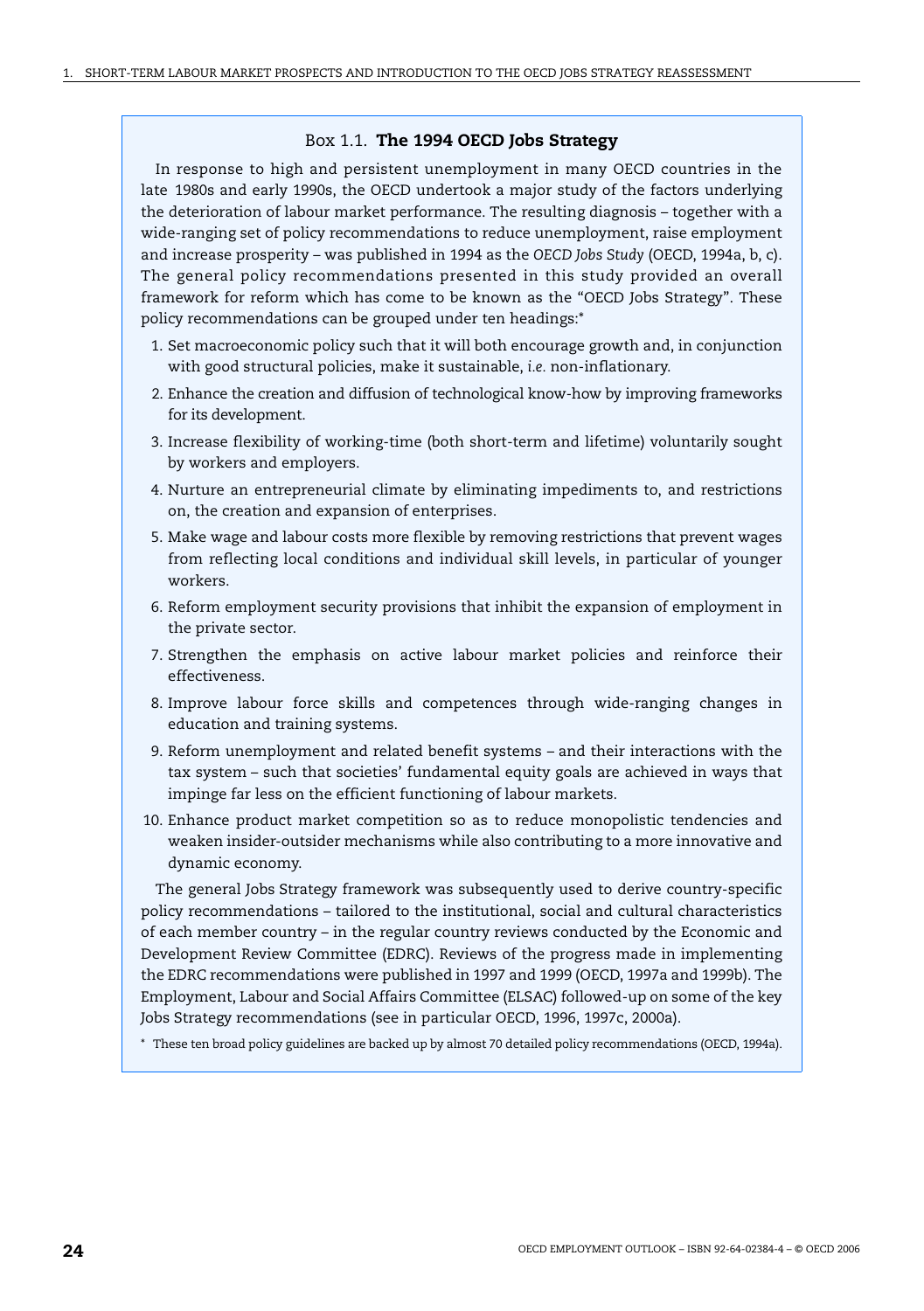# Box 1.2. **OECD Growth Study: the role of education, innovation and entrepreneurship**

The OECD recently carried out a multi-year study on the determinants of the level and growth of GDP per capita, motivated in part by the need to better understand the divergence in economic growth performance across member countries during the 1990s. The final report issued in 2003 (OECD, 2003b) confirmed the central role of labour- and product-market policies in the growth process, while also demonstrating the importance of education, innovation and entrepreneurship in determining productivity and economic growth.

The Growth Study found that an increase in the average length of initial education by one year resulted in a gain in the level of GDP per capita of 4%. This evidence from a macroeconometric analysis is in line with the results of microeconomic studies that consistently find that wage levels are linked to educational attainment. The determinants of educational outcomes, both in terms of quantity and quality, are the subject of on-going studies in the OECD.

Innovation is a key determinant of economic growth over the longer term. Proxying innovation activity by spending on research and development (R&D), the Growth Study found powerful effects on the level and growth rate of GDP per capita. Subsequent studies exploring the determinants of R&D spending have pointed to the importance of framework conditions, such as good educational and training systems that provide people with skills that allow them to take advantage of new technology, the availability of risk capital that stimulates entrepreneurship, product market regulations that do not unduly restrict competition in product markets and policies in labour markets that facilitate rather than retard changes. In addition, innovation can be affected by targeted policies, such as those that strengthen industry-science linkages, financial support for R&D spending and tax concessions.

Entrepreneurship, as reflected in business start-ups and firm growth dynamics, influences productivity growth as new, more efficient entrants replace less efficient incumbents. This effect is found to be particularly important in information and communications technology (ICT) sectors where technological opportunities are changing at a rapid pace. In particular, according to the Growth Study, entrepreneurship can be significantly impeded by product market regulations that inhibit entry and overly strict employment protection that makes it costly for small and medium sized firms to experiment with new products. Entrepreneurship is also strongly shaped by the efficiency of the credit and tax systems, the quality of corporate governance, as well as by broader socio-cultural factors.

As a follow up to the Growth Study, the OECD has inaugurated a process for monitoring progress achieved by OECD governments in implementing structural reforms that would raise GDP per capita and long-run growth performance. For this purpose, an annual publication, *Economic Policy Reforms: Going for Growth*, was introduced in 2005, which provides a comparative assessment of structural policy settings and identifies reform priorities for each member country (OECD, 2005g). Subsequent issues will monitor progress in implementing these policy priorities and report on new Secretariat analysis of the determinants of good growth performance (OECD, 2006d). Overall, the evidence from the OECD Growth Study and its follow up has given additional support to the Jobs Strategy's emphasis on initial education, innovation and entrepreneurship as drivers of long-run improvements in productivity and living standards.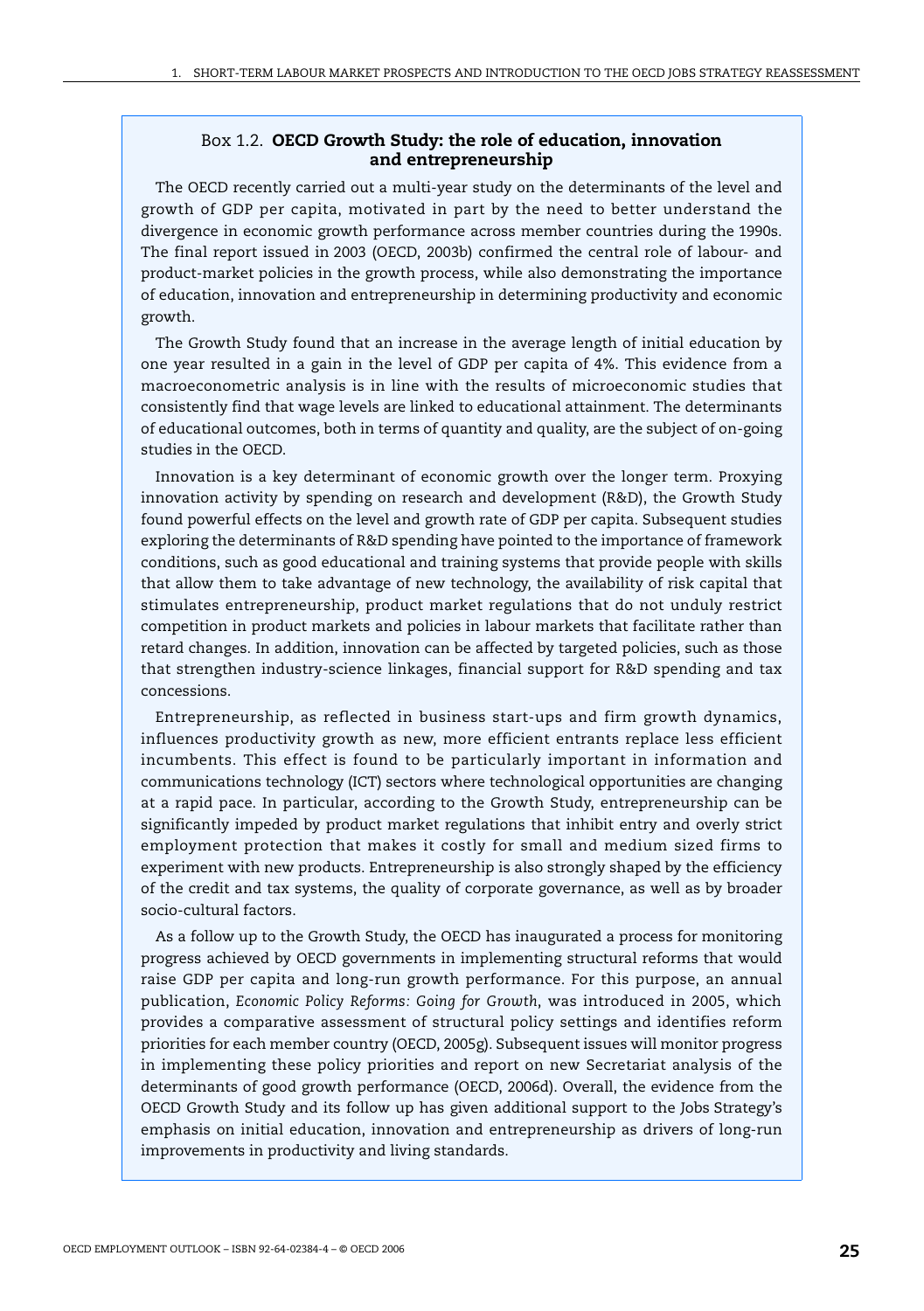# Box 1.3. **OECD Study of Trade and Structural Adjustment and its follow up**

The main results from a multi-year OECD study of the policy requirements for successful trade-related structural adjustment are summarised in *Trade and Structural Adjustment: Embracing Globalisation* (OECD, 2005c). It is argued there that freer trade and investment result in firm closures and job losses in some sectors, while creating new opportunities in others. The adjustment costs resulting from job displacement reduce the short-term efficiency gains from structural changes and place the burden on a narrow segment of the populations, raising equity concerns and potentially eroding political support for trade liberalisation and, more generally, efficiency-enhancing structural change.

The overriding need is thus for policies that facilitate the reallocation of labour and capital to more efficient uses in response to the emergence of new sources of competition and new opportunities, while limiting adjustment costs for individuals, communities and society as a whole. Labour market policies can contribute to meeting this challenge by helping develop human skills and adaptability and facilitating labour mobility across occupations, firms, industries and regions, while providing adequate assistance to those who experience adjustment costs as a result of structural change. However, policies to enhance the adaptive capacities of labour markets are only one component of the broader policy framework needed to meet the structural adjustment challenge. Other components include: macroeconomic policies that promote stability and growth; an efficient framework of product market regulation; a strong institutional and governance framework that favours structural reform; and liberal trade and investment policies.

The implications of recent trends in international trade and foreign direct investment for labour market policy in OECD countries was analysed in greater detail in Chapter 1 of the 2005 *OECD Employment Outlook* and Kongsrud and Wanner (2005). Two main lessons emerge. First, the structural reform agenda laid-out in the 1994 Jobs Strategy can enhance the overall adaptability of labour markets to structural economic change. Indeed, the recent evolution of the global economy – particularly the rapid integration of China and other emerging market economies into the world trading system – probably implies that the cost of *not* implementing employment-friendly reforms is increasing. Second, the best measures for helping workers who are displaced from their jobs by imports or "delocalisation" are a well designed and effectively integrated system of unemployment benefits and active labour market programmes, two key policies that are analysed in detail in this report.\*

As a follow up to this work, the 2005 Ministerial Council Meeting of the OECD endorsed a two-year study of Globalisation and Structural Adjustment to be completed in the Spring of 2007. One goal of this new study is to obtain a clearer picture of how new patterns in international trade and investment – including the internationalisation of production through the offshoring of intermediate stages of production – are affecting OECD labour markets. Among the questions being investigated are whether structural adjustment pressures in the labour market are increasing, either overall (*e.g.* due to the scale of import competition from China and other large emerging economies) or for specific work force groups (*e.g.* skilled white collar workers who may be affected by the offshoring of ICT-enabled business services to India and other low wage countries). A second issue to be investigated is whether these developments require changes to be made to employment and social protection schemes in OECD countries.

<sup>\*</sup> In certain cases, there may also be a role for special programmes targeted on trade-displaced workers or sectors and localities that are especially hard hit. However, such measures have often performed poorly in the past and when used should be time-bound, decoupled from production, compatible with general safety net arrangements, cost effective and transparent.